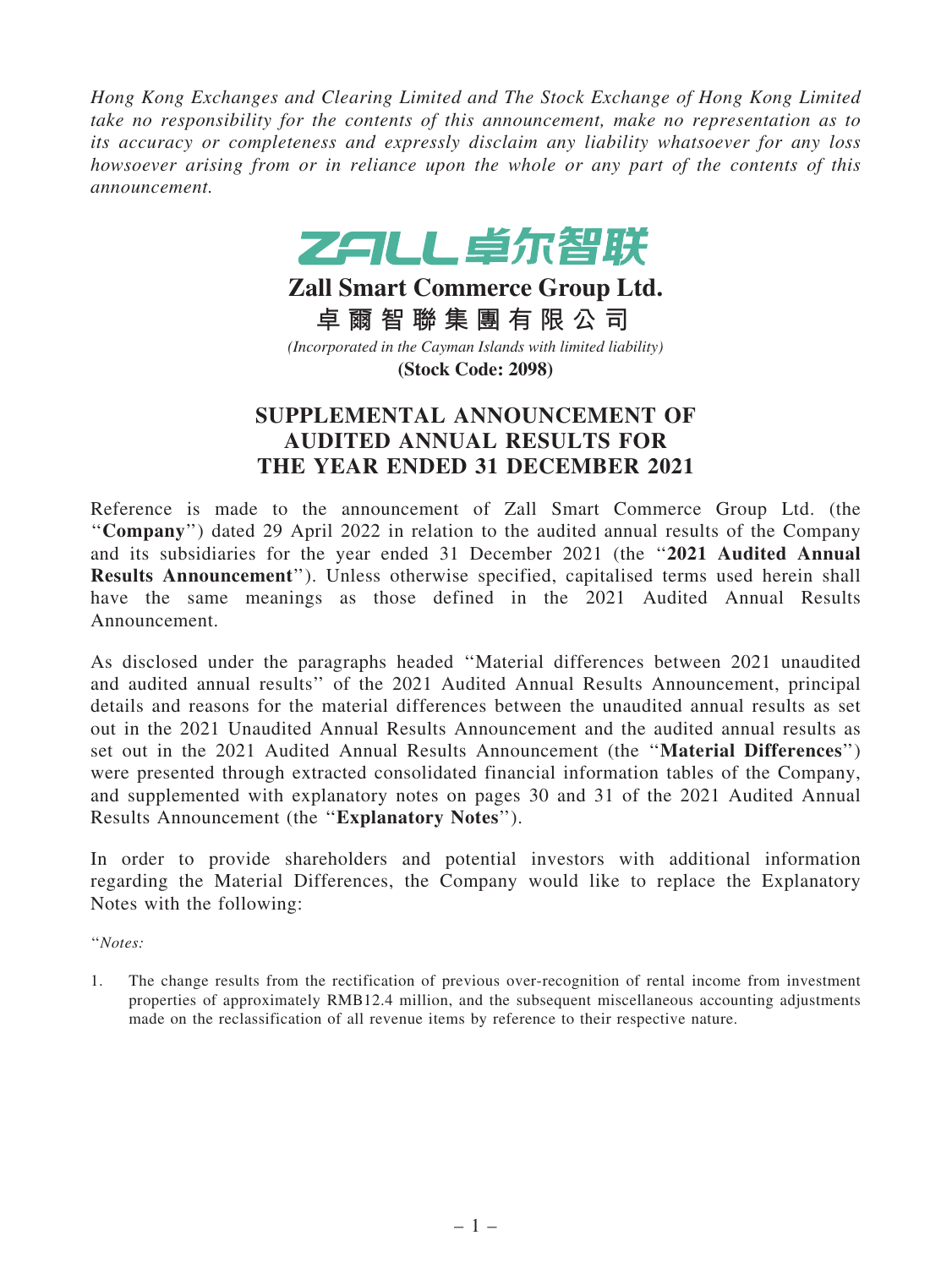- 2. The change results from (i) the reclassification of the provision of legal costs of approximately RMB88.5 million as administrative and other expenses; (ii) the rectification of previous under-recognition of net gain on disposal of subsidiaries of approximately RMB3.6 million; (iii) the rectification of previous overrecognition of net gain on disposal of associates of approximately RMB178.1 million; and (iv) the subsequent miscellaneous accounting adjustments made on the classification of various components of such sub-items (ii) and (iii) herein.
- 3. The change results from the reclassification of certain expenses with administrative nature of approximately RMB15.7 million as administrative and other expenses.
- 4. The change results from (i) the said reclassification of the provision of legal costs and expenses with administrative nature of approximately RMB88.5 million and approximately RMB15.7 million respectively as set out in notes 2 and 3 above; and (ii) the reclassification of expected credit losses of approximately RMB14.4 million as impairment loss on financial assets.
- 5. The changes result from (i) the said reclassification of expected credit losses of approximately RMB14.4 million as set out in note 4 above; and (ii) the renaming and reclassification of impairment loss on trade and other receivables of approximately RMB291.9 million to the impairment loss on financial assets and contract assets entries so as to better reflect its nature.
- 6. The changes result from the combined effect of that as set out in notes 1 and 2 above.
- 7. The changes result from the revision of the loss of the year attributable to equity shareholders of the Company as set out in note 6 above.
- 8. The change results from the adjustment of the fair value loss of financial assets of fair value through other comprehensive income (net of tax) of approximately RMB6.5 million (which was then directly charged to reserve in the unaudited annual results of the Group for the year ended 31 December 2021) to other comprehensive income.
- 9. The change results from the rectification of previous over-recognition of negative other comprehensive income of an associate of approximately RMB8.2 million.
- 10. The change results from the reclassification of exchange reserve attributable to an associate of approximately RMB4.4 million as other comprehensive income upon its disposal during the year ended 31 December 2021.
- 11. The change results from the correction of errors of approximately RMB41.9 million in the calculation of exchange differences.
- 12. The changes result from the combined effect of that as set out in notes 6, 8, 9, 10 and 11 above.
- 13. The change results from the removal of the relevant share of interest of approximately RMB20.9 million in an associate which was disposed by the Group during the year ended 31 December 2021.
- 14. The change results from the revision of exchange difference of approximately RMB0.2 million recognised for the share of interests from joint ventures as at 31 December 2021.
- 15. The change results from the recognition of the fair value loss of such financial assets of approximately RMB2.5 million for the year ended 31 December 2021.
- 16. The change results from (i) the reclassification of its balance of approximately RMB18.7 million as amounts due from related parties; (ii) the elimination of intercompany balances of approximately RMB0.8 million as at 31 December 2021; and (iii) the correction of errors in group consolidation process which led to an increase of balance by approximately RMB18.9 million.